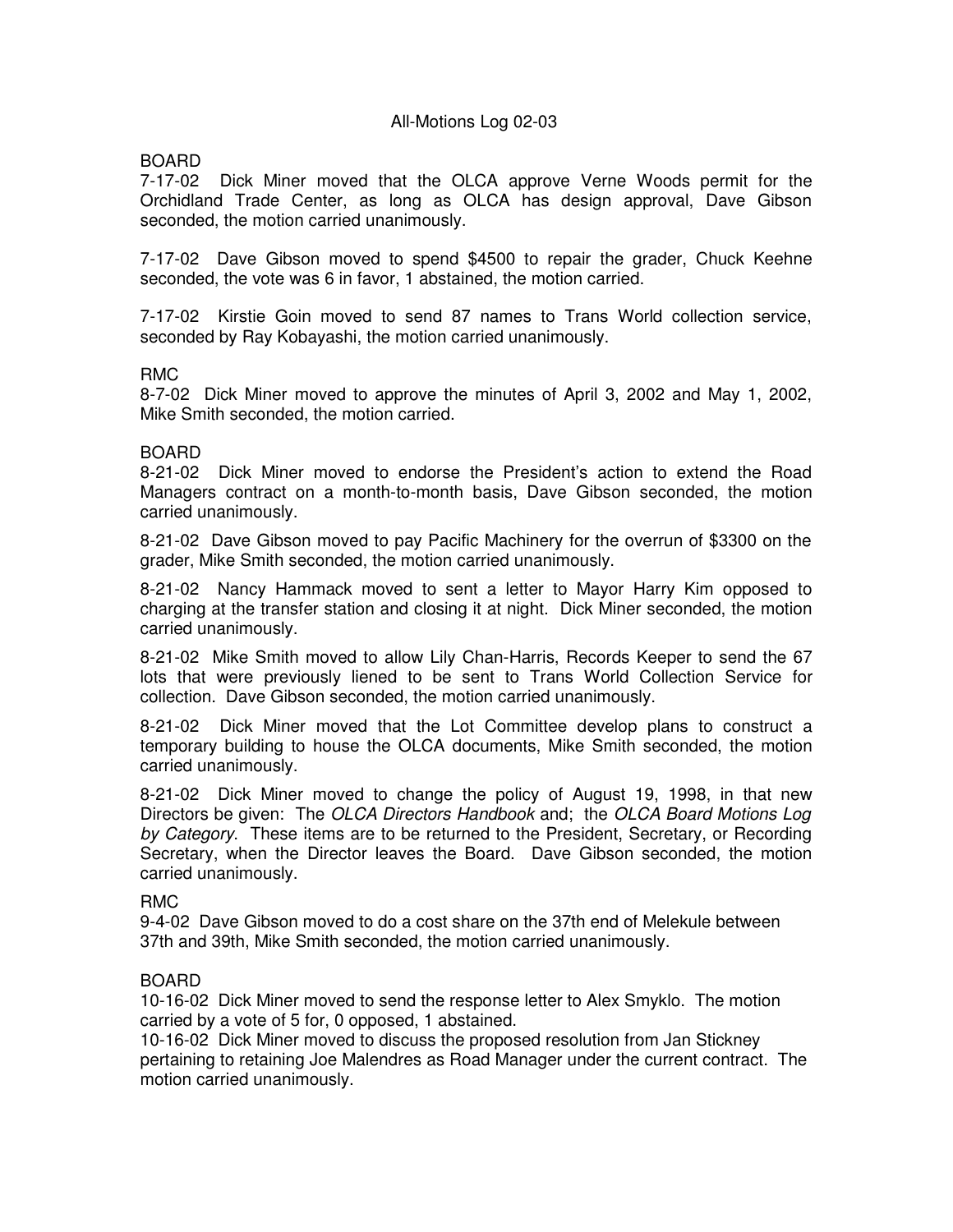10-16-02 Kirstie Goin moved to ask the RMC to address the Road Manager's contract in a closed session and bring to the next Board meeting. The motion carried unanimously.

# BOARD

11-20-02 Kirstie Goin moved to put the funds left from last year (\$3000) into the contingency fund, and use it to pay for part of the cave-in. The motion carried unanimously.

11-20-02 Dave Gibson moved that emergencies be handled by bids on the total job rather than by the hour. The motion carried unanimously.

11-20-02 Dick Miner moved that Directors should be reimbursed for out of pocket expenses when doing work for OLCA. The motion carried unanimously.

11-20-02 Dave Gibson moved to pay Ishii Contracting \$1900 for a grader operator (Joe Malendres). The motion carried by a vote of 7 for, 2 abstained.

### EMERGENCY BOARD

12-4-02 Dave Gibson moved to approve  $$35,000$  to pave  $40<sup>th</sup>$  Ave. and to table the paving of Orchidland and Auli`i. The motion carried unanimously.

12-4-02 Dick Miner moved that a check will be written to the IRS in the amount the IRS determines due to late filing. The motion carried unanimously.

## BOARD

12-18-02 Ian Brown moved that after  $40<sup>th</sup>$  Avenue paving increment is completed, that Ilima be the next road paved, Ray Kobayashi seconded. The vote was 5 in favor, 2 opposed, the motion carried.

## SPECIAL MEMBERSHIP

1-11-03 Luke Bailey moved that the Board and Road Maintenance Committee present an operational Road Maintenance Plan and Paving Plan at the April General Meeting and move on to item IV, Review Fiscal Year Budget, seconded. The vote was 35 in favor, 0 opposed.

1-11-03 Rory Perry moved to skip items 4 and 5 and adjourn, seconded. The vote was 21 in favor, 15 opposed, the motion carried.

#### BOARD

1-15-03 Don Robinson moved to pay Joe Malendres \$750 to dispose of the old oil and pay him for all moneys owed to him to this date, Dick Miner seconded, the motion carried unanimously.

1-15-03 Dick Miner moved that the RMC have the authority to do any emergency work without bids up to \$1000. Seconded by Don Robinson, the motion carried unanimously.

#### BOARD

2-19-03 Dick Miner moved that effective today OLCA charge \$25 for processing, on any returned check. Don Robinson seconded, the vote was 7 in favor, 2 opposed, the motion carried.

2-19-03 Dick Miner moved to charge road fees per original Orchidland lot as designed by the Orchidland subdivision map, Nancy Hammack seconded, the motion carried unanimously.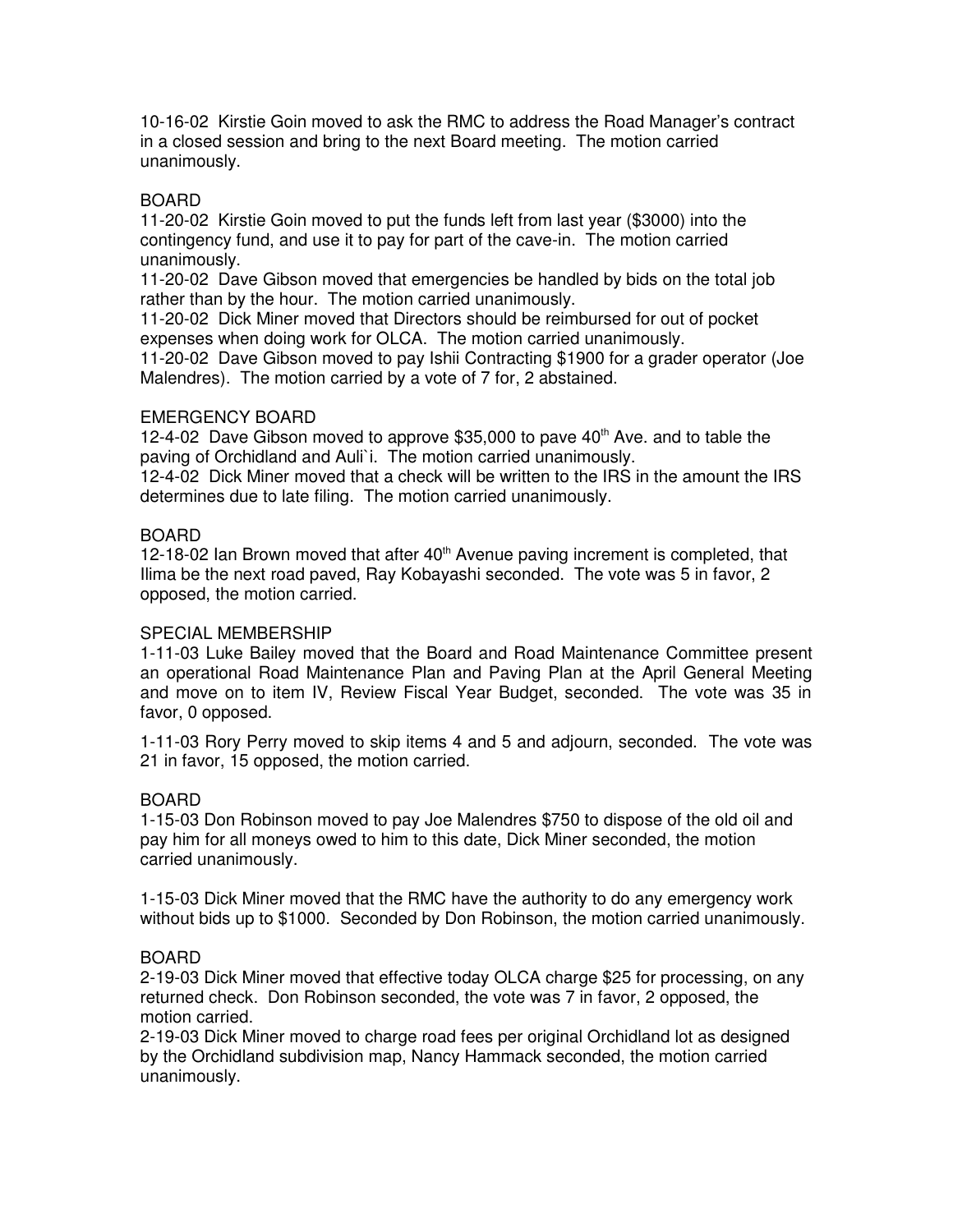2-19-03 Kirstie Goin moved to ask in the newsletter for a \$20 building fund donation per lot. The motion carried unanimously.

2-19-03 Dick Miner moved to approve Mya PawU to ask the Planning Commission that they address all of our concerns as detailed in Addendum #1 before the permit for Orchidland Gullson Development is extended, and if they need more time the decision be deferred. If it is not done, we authorize Mya PawU to initiate a contested case hearing against Orchidland Gullson Development. Don Robinson seconded, the motion carried unanimously.

2-19-03 Don Robinson moved to approve a fence for storage and road equipment per the figures and drawing that Director Miner prepared. Dick Miner seconded, the motion carried unanimously.

2-19-03 Don Robinson moved to create rates of \$250 per month for Trade Professional Centers, and \$500 per month for Retail Convenience Centers. Dick Miner seconded, the vote carried unanimously.

#### BOARD

4-16-03 After minor spelling corrections the minutes of January 15, 2003 were approved as written. The minutes of February 19, 2003 were approved as written.

#### MEMBERSHIP

4-19-03 Luke Bailey moved to change item 1 of the RMC Road Maintenance Plan to— Main roads that are not paved will be graded at least every two months subject to availability of funds and other contingencies. Seconded by Dave Gibson, the vote was 16 in favor, 2 opposed, the motion carried.

The Road Maintenance Plan states:

As unique problems and emergencies develop, they take priority and funding. All maintenance work is contingent on funds.

1. Main roads that are not paved will be graded at least every two months, subject to availability of funds and other contingencies.

40<sup>th</sup>—Major water problems, will need more maintenance due to weather conditions.

2. Side roads—all side roads need to be straightened and graded. The streets that connect the main roads will be addressed first, then the smaller streets between the side roads.

37th—This is our major side road, it will be our first priority.

At least two sections\* of side roads will be graded and improved per month. Order to be determined by road conditions, traffic, and work flow considerations for the best cost efficiency.

\* A section is considered to be the area between two main roads.

4-19-03 Stan Dinsmore moved to accept the 2003-2004 Budget be approved as written, Dick Miner seconded, the vote was 21 in favor, 0 opposed, the motion carried.

4-19-03 Karen Doom moved to exempt Kirstie Goin from the one year restriction so she may apply for the Recording Secretary position, Rory Perry seconded, the vote was 12 in favor, 2 opposed, the motion carried.